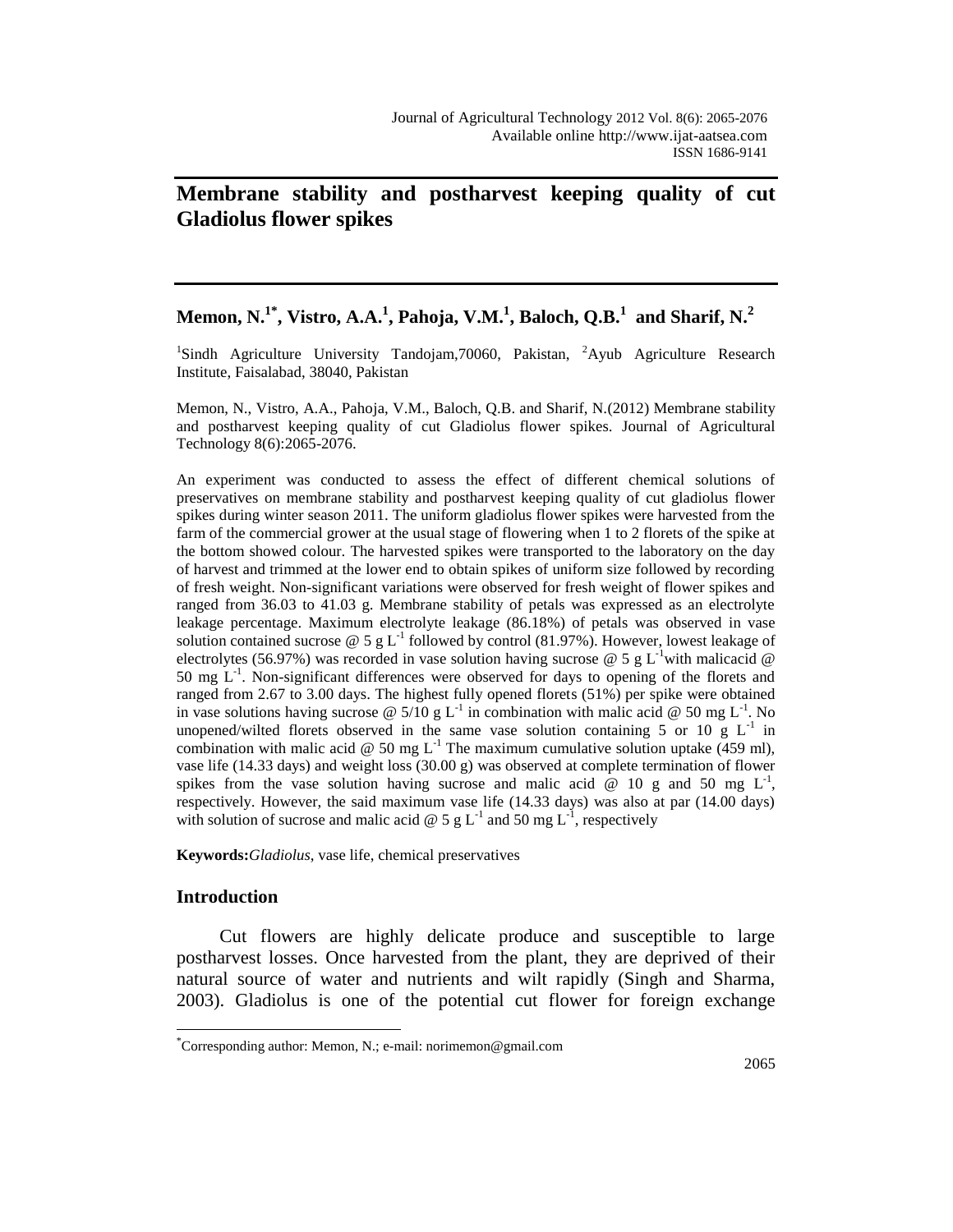cultivated throughout the world for its attractive flower spikes bearing large number of florets per spike (Riaz *et al*., 2007; Islam and Haque, 2011; Memon *et al*., 2012). Generally, gladiolus flower spikes last for 7-8 days in tap water (Singh and Sharma, 2003; Singh *et al*., 2008). Wilting of the petals, senescence of half and full opened florets cause the early senescence of flower spikes and limit the acceptability of cut gladiolus flower spikes in the national and international trade. Many factors causing early senescence of fresh cut spikes, and the most common are inability of stems to absorb water due to the xylem vessels blockage (Loubaud and Van Doorn, 2004; Hassan, 2005) and the less supply of carbohydrates to support the process like respiration (Halevy and Mayak, 1979; Murali and Reddy, 1993). The xylem vessels blockage caused due to air or microorganisms accumulation in vase solution (Hardenburg, 1968; Hassan, 2005). The water conducting tubes in the stem (xylem vessels) become plugged by bacteria, yeast, and fungi, which are living in the water or on the flower, and proliferate in the containers holding the flowers (Van Doorn, 1997). These microorganisms and their chemical products plug the stem ends and restrict water absorption. They continue to multiply inside and eventually block the stem tubes (Van Doorn *et al.*, 1991; Van Doorn*et al.,* 1995). The xylem blockage is also caused by the plant self reactions at the actual cut area as certain type of enzymes are mobilized to the wounded area where chemicals are released in order to seal the wound (Loubaud and Van Doorn, 2004) and ultimately reduce the water uptake.

Less carbohydrate supply may be caused another early senescence of flower deterioration. Many flowers are harvested before they are fully developed, to ensure a long postharvest life and to minimize mechanical damage that might occur during handling. The development of these flower buds requires carbohydrates, which are stored in the leaves and stems. These stored carbohydrates can be mobilized to be used by lower bud but might be insufficient when the buds are harvested at the tight bud stage. The maintenance of the metabolic activities, including respiration, even for flowers that are harvested when fully developed, requires the adequate reserves which are provided in order to maintain a reasonable postharvest life. Due to less stored carbohydrates, the leaves and flower senesce rapidly and petals develop with less sugar have pale colour. Supplying cut flowers with carbohydrate sources could prolong flower vase life and improve flower quality.

To supply fresh cut flowers to the distant markets is a big deal for the growers as most of the cut flowers have short vase life. Unlike fruits and vegetables, prolong vase life of cut flowers is dependent on the continue supply of water and carbohydrates (Halevy and Mayak, 1979; Singh and Sharma, 2003). The addition of chemical preservatives to water is therefore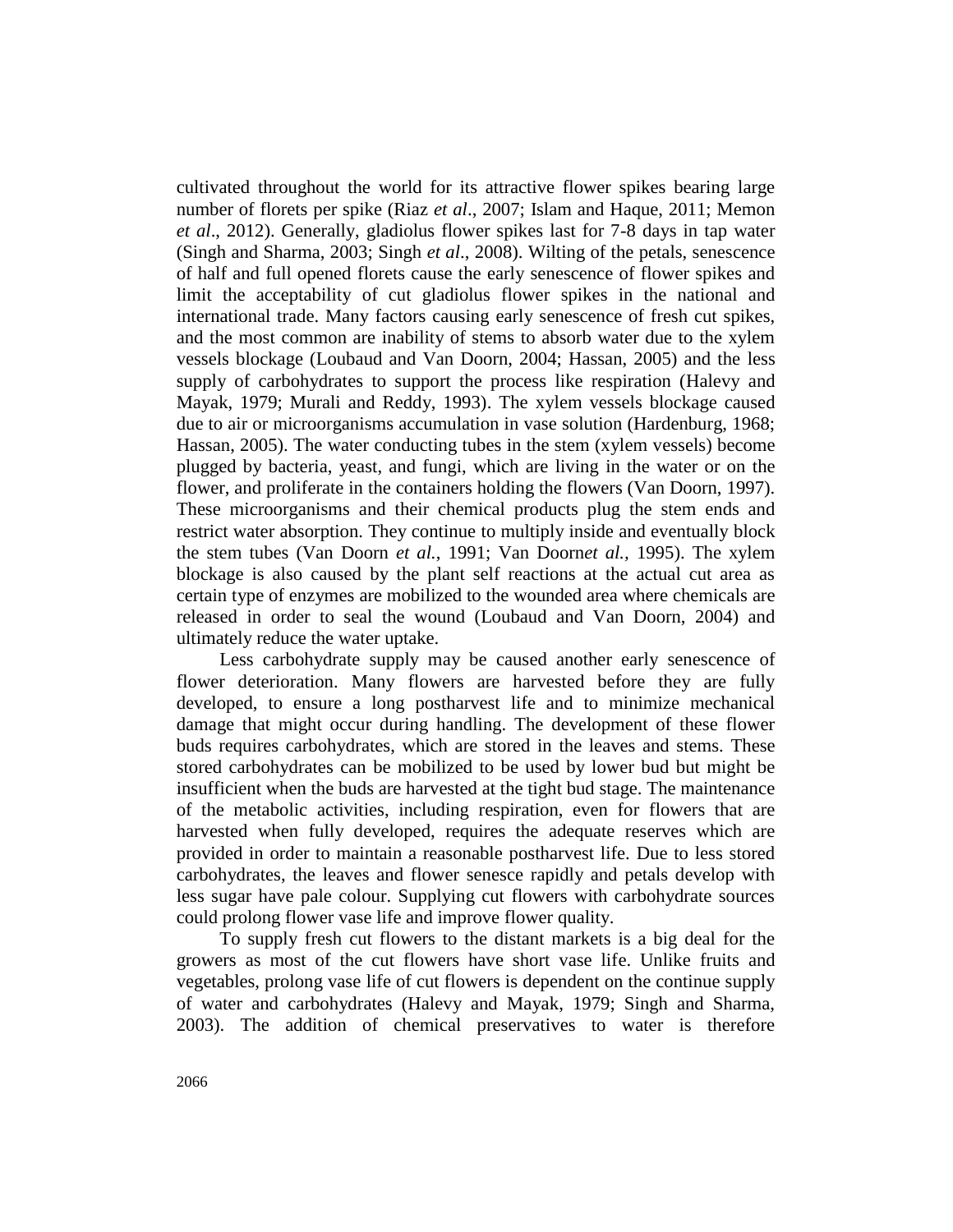recommended to increase flower vase life. Realizing the role of extended vase life in the trade of cut flowers, the present research was therefore designed to explore maximum longevity of the gladiolus flower spikes by using various vase (preservative) solutions.

## **Material and methods**

## *Plant material and procedure*

The present research was carried out to study the effect of membrane stability and post harvest keeping quality of gladiolus cut spikes as influenced by chemical preservative solutions during winter season 2011. The gladiolus flower spikes were harvested from the farm of the commercial grower at the usual stage of flowering when 1 to 2 florets of the spike at the bottom showed colour. The harvested flower spikes were transported to the laboratory on the day of the harvest and trimmed at the lower end to obtain spikes of the uniform size. The trimmed flower spikes were kept at room temperature for the application of various chemical preservative solutions. Each vase solution treatment with 500 ml water contained three flower spikes. The experiment was conducted in completely randomized design (CRD) with three replications. The various sucrose levels i.e. 5, 10 and 15  $g L^{-1}$  alone and in combination with malic acid @ 50 mg L<sup>-1</sup> and sodium hypochlorite @ 1 ml  $L^{-1}$  were used as ten different vase solutions including control (without chemical preservative).

#### *Traits measurement and analysis*

The data were recorded on parameters viz; fresh weight of the flower spikes (Before immersion in vase solution), membrane stability of petals (electrolyte leakage %), days to opening the florets, percentage of fully opened florets per spike (at an interval of 24 hours), percentage of unopened florets per spike (at an interval of 24 hours), percentage of wilted florets per spike (at an interval of 24 hours), vase solution uptake (ml), vase life of flower spikes (days) and weight loss of flower spikes (g). Fresh weight of each flower spike was measured before immersion in vase solution and recorded separately using analytical weighing balance. Membrane stability of petals was determined on the basis of electrolyte leakage percentage of petals. The electrolyte leakage was measured by taking five petal discs  $(1 \text{ cm}^2)$  of the third floret from the basal end of the spike. The petal discs were rinsed well in deionized water prior to incubation in 5 ml of deionized water for 3 h at room temperature. After incubation, the conductivity (value A) of the bathing solution was measured with the conductivity meter. The petal discs were boiled with bathing solution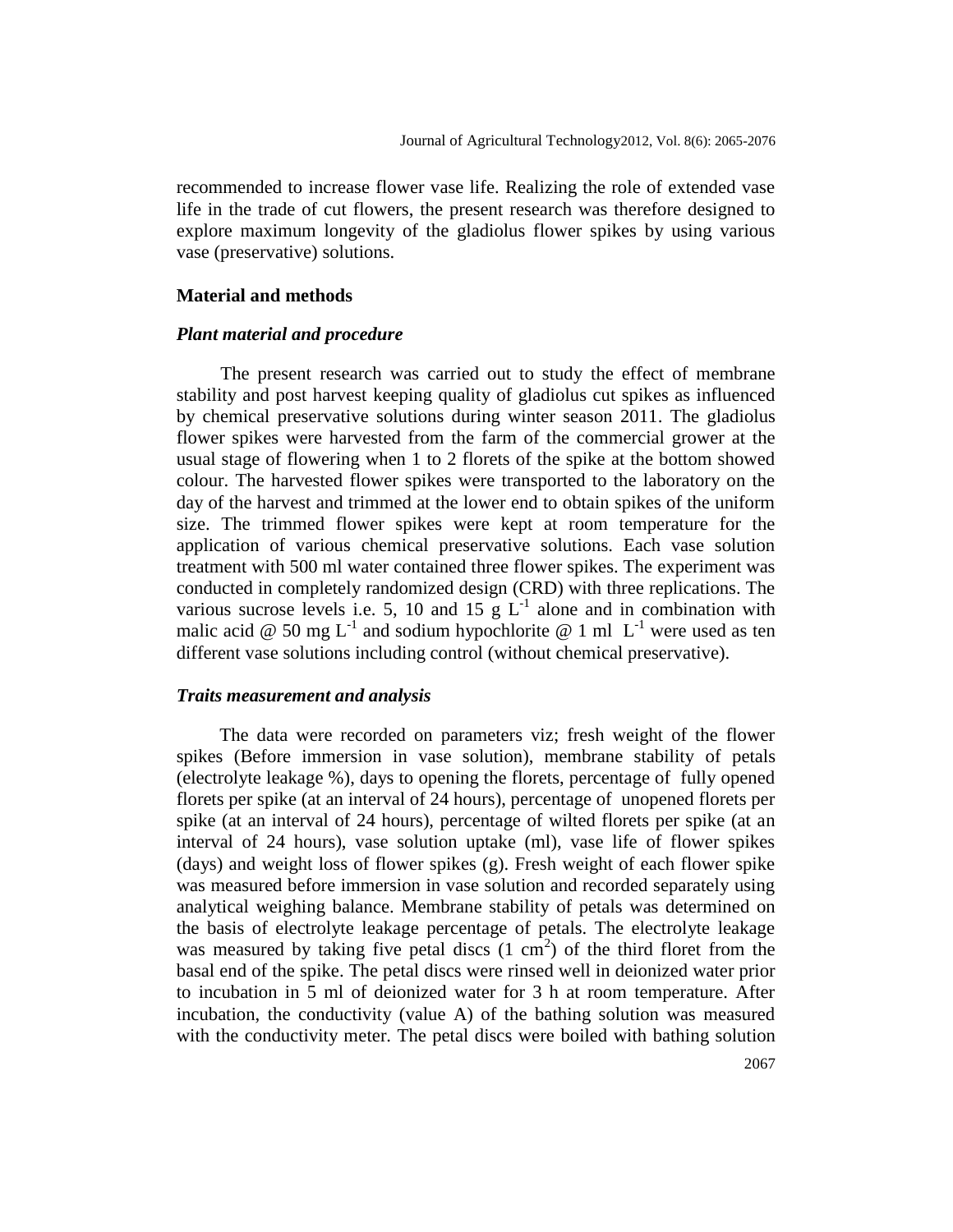for 15 min to kill the tissue. After cooling at room temperature, the conductivity (value B) of the bathing solution was again measured. The electrolyte leakage values were expressed in percentage according Murali (1990) and Singh *et al*. (2008).

 $(\%) = \frac{\text{Value }H}{Value B} \times 100$ *Electrolyte Leakage* (%) =  $\frac{Value A}{Y}$ 

Total number of days was counted from starting of the experiment up to the initiation of the florets in chemical preservative solutions according to the prescribed treatments. Visual observations were made for the regularity/irregularity in flower opening. Total number of florets were counted at an interval of 24 hours and marked for the specific category. This practice was continued from  $2<sup>nd</sup>$  day of the experiment and continued up to the complete termination of the flower spikes. The volume of holding solution absorbed by the flower spikes was calculated by measuring the volume of solution on a day of full termination of flower spikes particular day and subtracting it from the initial quantity of the vase solution kept in the flasks; taking into account the volume of solutions evaporated by using blank flasks in triplicate (containing particular vase solutions without buds) alongside the flasks with buds. The average vase life of the flowers was counted from the day of transfer of spikes to holding solutions and was assessed to be terminated when flowers lost their ornamental/display value (underwent color change; wilt and loose turgidity). Weight loss of each flower spike from each vase solution was noted at complete termination of florets per spike using analytical weighing balance (Khan *et al*., 2009; Singh and Sharma, 2003; Tiwari*et al*., 2010) The data were subjected to statistical analysis using fisher's analysis of variance technique and treatment means were compared using a duncan's multiple range test at the 5% level of probability (Steel *et al*., 1997).

# **Results**

Data concerning fresh weight of the flower spikes noted before immersion in vase solutions are presented in Table 1. Non-significant differences were observed for fresh weight of flower spikes in various vase solution applications. However, fresh weight of the flower spikes per vase solution ranged from 36.03 g to 41.03 g. Most of the flower spikes for various solutions ranged below 40 g. Flower spikes of only three vase solutions exhibited more than 40 g fresh weight of the flower spikes.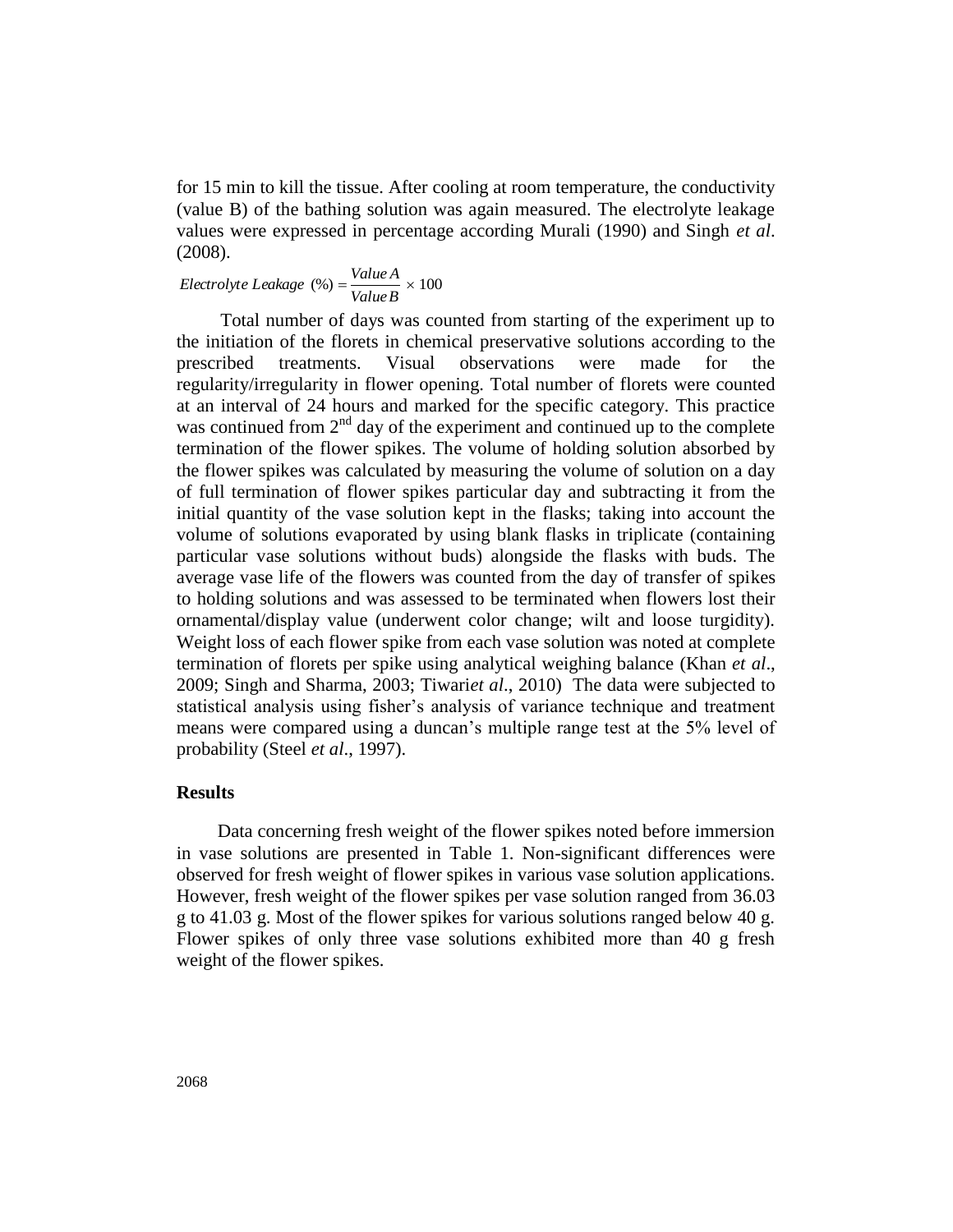**Table 1.** Fresh weight (g), days taken to initiate opening of the florets and percentage of fully opened florets as affected by various chemical solutions of preservatives

|                                             | Fresh<br>weight |                               | <b>Fully</b>       |
|---------------------------------------------|-----------------|-------------------------------|--------------------|
| <b>Vase solutions</b>                       | flower spikes   | Days to opening of<br>florets | opened             |
|                                             | (g)             |                               | florets $(\% )$    |
| Control (Distilled water)                   | 36.29           | 2.67                          | 14.00 e            |
| Sucrose 5 $g L^{-1}$                        | 41.03           | 3.00                          | 23.33 e            |
| Sucrose $10 \text{ g L}^{-1}$               | 38.23           | 3.00                          | 30.13 d            |
| Sucrose 15 g $L^{-1}$                       | 40.17           | 3.00                          | 23.67 e            |
| Sucrose 5 g $L^{-1}$ + Malic acid -50 mg    | 36.03           | 2.67                          | 51.00 a            |
| $L^{-1}$                                    |                 |                               |                    |
| Sucrose 10 g $L^{-1}$ + Malic acid -50 mg   | 37.96           | 3.00                          | 51.00 a            |
| $L^{-1}$                                    |                 |                               |                    |
| Sucrose 15 g $L^{-1}$ + Malic acid -50 mg   | 38.90           | 3.00                          | 35.67c             |
| $L^{-1}$                                    |                 |                               |                    |
| Sucrose 5 $g$ $L^{-1}$<br>Sodium<br>$+$     | 38.11           | 3.00                          | 42.00 <sub>b</sub> |
| hypochlorite 1 ml $L^{-1}$                  |                 |                               |                    |
| Sucrose 10 $g$ $L^{-1}$<br>Sodium<br>$^{+}$ | 37.81           | 3.00                          | 40.53 b            |
| hypochlorite 1 ml $L^{-1}$                  |                 |                               |                    |
| Sucrose $15$ g $L^{-1}$<br>Sodium<br>$+$    | 40.59           | 3.00                          | 34.80c             |
| hypochlorite 1 ml $L^{-1}$                  |                 |                               |                    |
|                                             |                 |                               |                    |

Membrane stability expressed as percent leakage of total electrolytes of petal discs of the florets. Various vase solutions significantly affect the membrane stability of petals. The Fig. 1 depicts that maximum electrolyte leakage percentage of petals was recorded in control spikes (81.97) and the spikes of the solution having sucrose at 5 g  $L^{-1}$  (86.18). The lowest leakage of electrolytes (56.97%) was recorded with vase solution having sucrose at  $5 \text{ g L}^{-1}$ in combination with malic acid at 50 mg  $L^{-1}$ . Results were at par with the observations obtained from vase solution contained sucrose at  $10 \text{ g L}^{-1}$  and malic acid at 50 mg  $L^{-1}$ . Malic acid and sodium hypochlorite found better with sucrose in maintaining the stability of petals as compared to alone use of sucrose.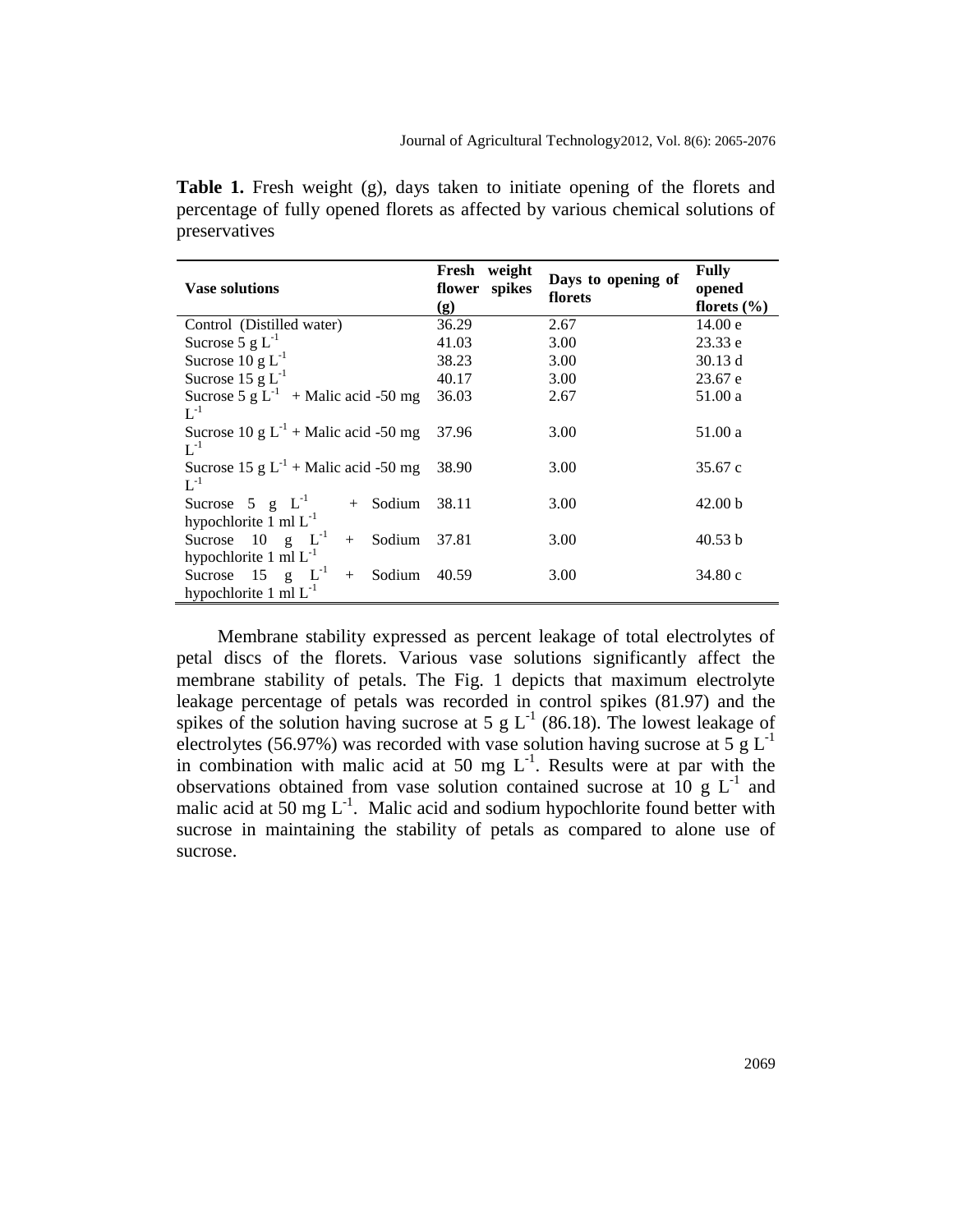

**Fig. 1.** Membrane stability of petals as expressed by electrolyte leakage (%) influenced by various preservative solutions.

Data concerning days taken to opening of the florets are presented in Table 1. The days to opening of the florets were found with non-significant differences with various vase solution treatments, however, ranged from 2.67 to 3.00 days (Table 2). Flower spikes of only two vase solutions viz. control and the solution contained sucrose and malic acid at 5 g and 50 mg  $L^{-1}$ , respectively initiated opening of the florets within minimum days of 2.67. However, flower spikes from rest of the vase solutions took maximum of 3.00 days. Highly significant differences were observed among the various vase solutions for fully opened florets. Data in Table 1 revealed that 51% fully opened florets per spike obtained from the vase solutions where sucrose was used at 5 or 10 g  $L^{-1}$  in conjunction with malic acid at 50 mg  $L^{-1}$ . These observations were significantly reduced to 42% and 40.53%, respectively when same concentrations of sucrose used with sodium hypochlorite at 1 ml  $L^{-1}$ . However, minimum percentage of fully opened florets (14%) was recorded from control solution where no chemical preservative was added. Minimum observations (14%) of fully opened florets were followed by 23.33 and 30.13% obtained from vase solutions where sucrose was used alone at the concentration of 5 and 10 g  $L^{-1}$ , respectively.

Highly significant differences were observed for unopened florets per spike. Maximum unopened florets per spike (28.33%) were observed in control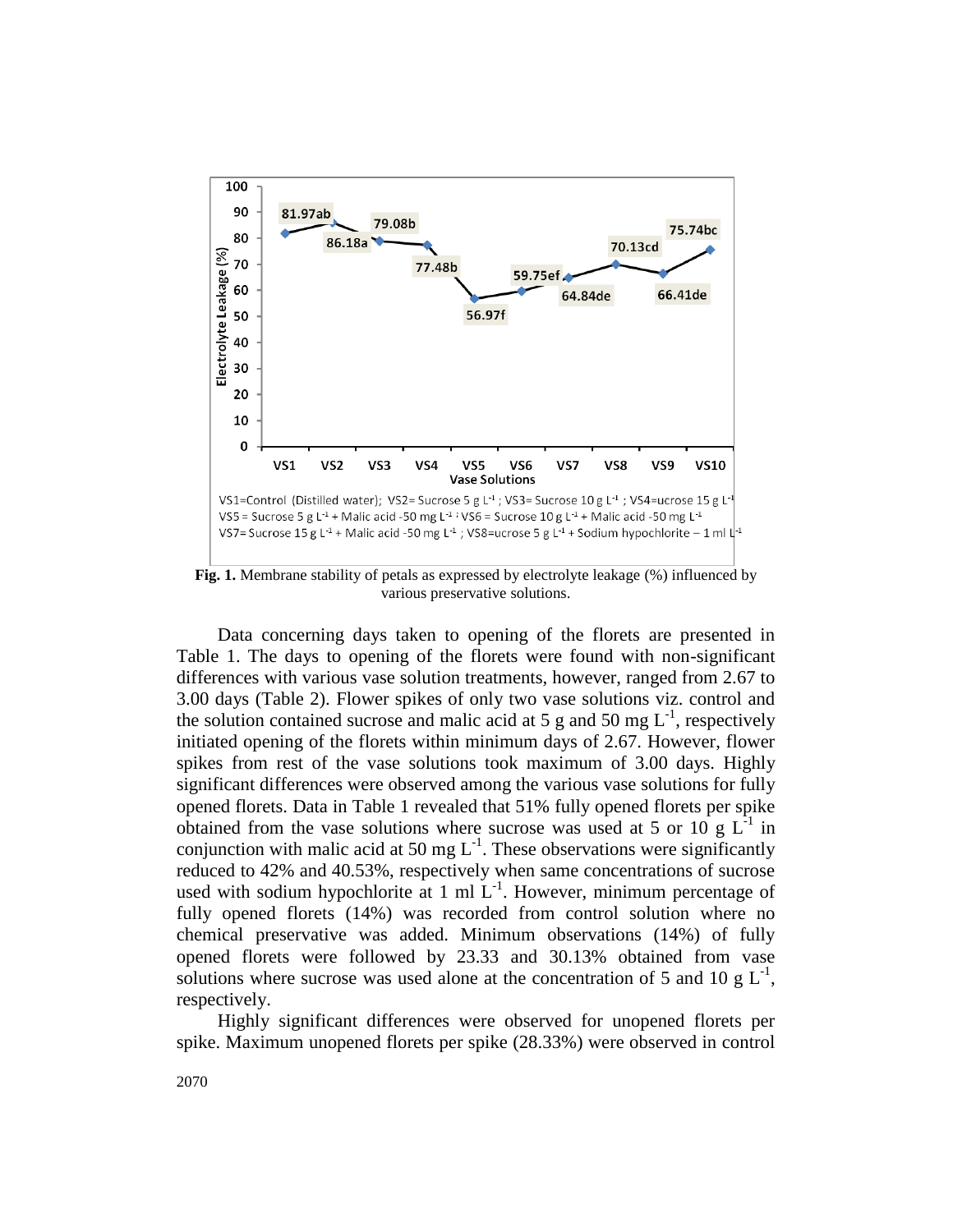vase solution where no chemical preservative was added followed by the 21% unopened florets per spike obtained from vase solution which had sucrose at 15  $g L<sup>-1</sup>$  (Table 2). No unopened floret was observed from the vase solutions contained sucrose 5 g L<sup>-1</sup> supplemented with malic acid at 50 mg L<sup>-1</sup> or sodium hypoclorite at 1 ml  $L^{-1}$ . Similar observations were also obtained when sucrose was used at 10 g  $L^{-1}$  in combination with malic acid at 50 mg  $L^{-1}$ . The differences for wilted florets per spike were found highly significant among various vase solutions. Results revealed that no wilted floret was observed from the vase solution contained sucrose at  $5/10 \text{ g L}^{-1}$  with malic acid at 50 mg L<sup>-1</sup> (Table 2). However, when same concentration of malic acid was used with the highest concentration of sucrose (15 g  $L^{-1}$ ), the percentage of wilted florets increased to 10.93%. These increased observations were at par with the results obtained from the vase solution contained sucrose at 5 or 10 g  $L^{-1}$  alone or sucrose at 5 g L<sup>-1</sup> supplemented with sodium hypochorite at 1 ml  $L^{-1}$ .

**Table 2.** Percentage of un-opened/wilted florets and cumulative solution uptake by cut gladiolus flower spikes as affected by various chemical solutions of preservatives

| <b>Vase solutions</b>                                                              | Un-opened          | <b>Wilted florets</b> | <b>Solution</b> |
|------------------------------------------------------------------------------------|--------------------|-----------------------|-----------------|
|                                                                                    | florets $(\% )$    | $(\%)$                | uptake (ml)     |
| Control (Distilled water)                                                          | 28.33a             | 8.67 <sub>bc</sub>    | 305.33 cd       |
| Sucrose 5 $g L^{-1}$                                                               | 17.33c             | $10.33$ ab            | 283.13 d        |
| Sucrose $10 \text{ g L}^{-1}$                                                      | 10.00 d            | $10.87$ ab            | 179.17 e        |
| Sucrose 15 g $L^{-1}$                                                              | 21.00 <sub>b</sub> | 6.33d                 | 112.03 f        |
| Sucrose 5 g $L^{-1}$ + Malic acid -50 mg<br>$\mathbf{L}^{-1}$                      | 0.00 f             | 0.00 e                | 411.80 b        |
| Sucrose 10 g $L^{-1}$ + Malic acid -50 mg<br>$L^{-1}$                              | 0.00 f             | 0.00e                 | 459.00 a        |
| Sucrose 15 g $L^{-1}$ + Malic acid -50 mg<br>$L^{-1}$                              | 4.40e              | 10.93 a               | 283.33 d        |
| Sucrose 5 $g$ $L^{-1}$<br>Sodium<br>$+$<br>hypochlorite 1 ml $L^{-1}$              | 0.00 f             | $9.00$ abc            | 378.33 b        |
| $g \t L^{-1}$<br>- 10<br>Sodium<br>Sucrose<br>$^{+}$<br>hypochlorite 1 ml $L^{-1}$ | 5.13 e             | 5.33 d                | 325.33 c        |
| 15 g $L^{-1}$<br>Sodium<br>Sucrose<br>$^{+}$<br>hypochlorite 1 ml $L^{-1}$         | 8.67 d             | 7.53 cd               | 390.77 b        |

Maximum cumulative solution uptake (459 ml) was observed from the vase solution where sucrose was used at 10 g  $L^{-1}$  with malic acid at 50 mg  $L^{-1}$ (Table 2). These observations were followed 411.80 ml and 390.77 ml obtained from the vase solutions contained sucrose at 5 g  $L^{-1}$  supplemented each with malic acid at 50 mg  $L^{-1}$  and sucrose at 15 g  $L^{-1}$  along with sodium hypochlorite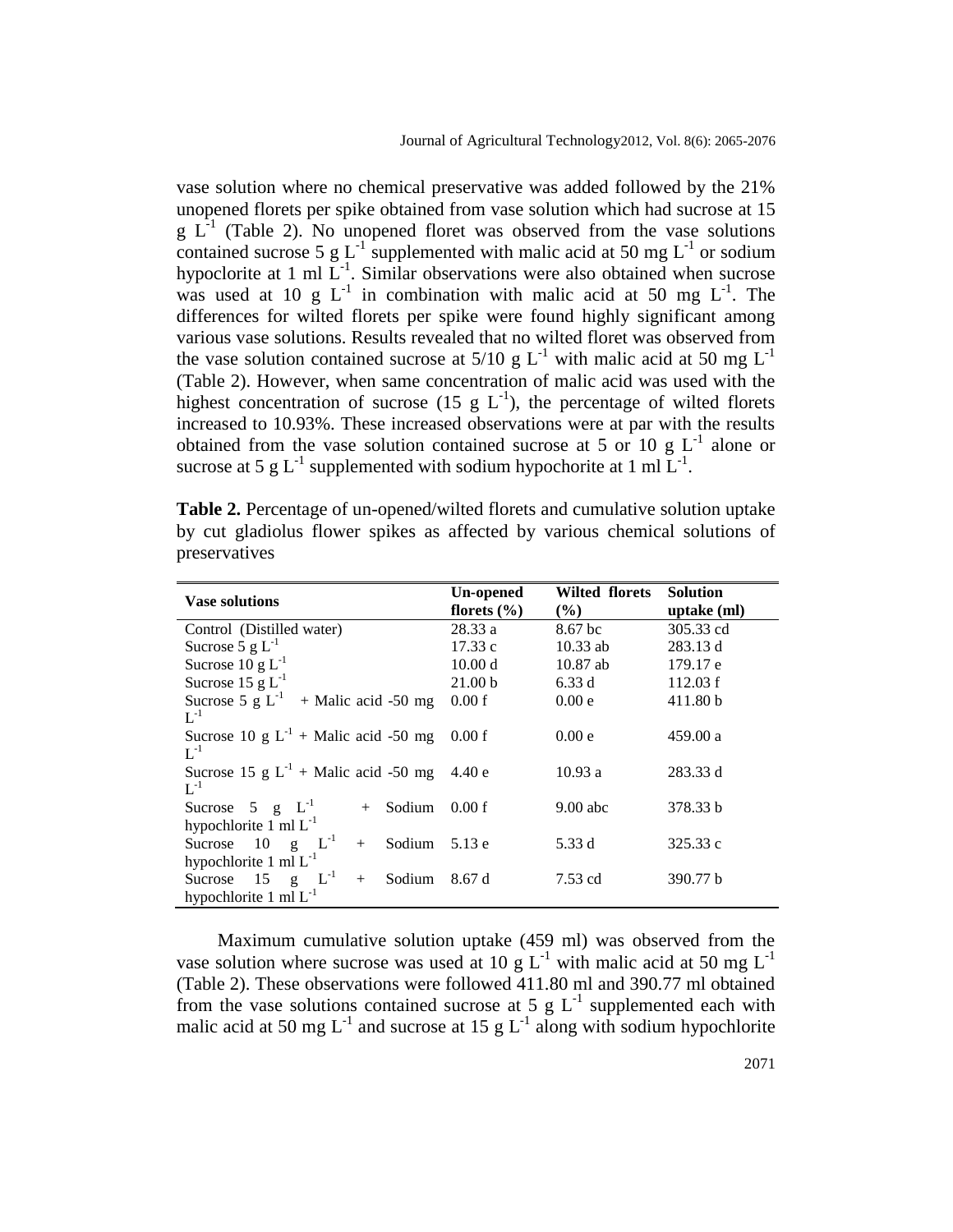at 1 ml  $L^{-1}$ , respectively. These observations were at par with the results obtained from the vase solution where sucrose was reduced to 5  $g L^{-1}$  in combination with sodium hypochlorite at 1 ml  $L^{-1}$ . Lesser uptake (112.03 ml) was recorded from the vase solution where sucrose was used alone at 15  $g L^{-1}$ . This uptake increased up to 283.13 ml with decreasing levels of sucrose. The increased uptake of 283.13 ml was at par with the results obtained from control vase solution (305.33 ml).

| <b>Vase solutions</b>                                                | life<br>Vase<br>(50%<br>termination) | life<br>Vase<br>(complete)<br>termination) | Weight<br>loss<br>flower spikes (g) |
|----------------------------------------------------------------------|--------------------------------------|--------------------------------------------|-------------------------------------|
| Control (Distilled water)                                            | 3.33d                                | 7.33e                                      | $21.12$ de                          |
| Sucrose 5 $g L^{-1}$                                                 | 5.00c                                | $9.67$ cd                                  | $21.67$ cd                          |
| Sucrose 10 g $L^{-1}$                                                | 5.00c                                | 8.67 de                                    | $20.67$ de                          |
| Sucrose 15 g $L^{-1}$                                                | 4.67c                                | 7.33e                                      | 19.33 e                             |
| Sucrose 5 g $L^{-1}$ + Malic acid -50 mg $L^{-1}$                    | 9.00a                                | 14.00 a                                    | 26.00 <sub>b</sub>                  |
| Sucrose 10 g $L^{-1}$ + Malic acid -50 mg<br>$L^{-1}$                | 9.00a                                | 14.33 a                                    | 30.00a                              |
| Sucrose 15 g $L^{-1}$ + Malic acid -50 mg<br>$L^{-1}$                | 7.33 <sub>b</sub>                    | $10.33$ bc                                 | 22.33 cd                            |
| Sucrose 5 g $L^{-1}$ + Sodium hypochlorite<br>$1 \text{ ml } L^{-1}$ | 7.00 <sub>b</sub>                    | 8.67 de                                    | $20.67$ de                          |
| $g \quad L^{-1}$<br>10<br>Sodium<br>Sucrose<br>$+$                   | 6.67 <sub>b</sub>                    | 11.67 b                                    | 23.67c                              |
| hypochlorite 1 ml $L^{-1}$                                           |                                      |                                            |                                     |
| g $L^{-1}$<br>15<br>Sodium<br>Sucrose<br>$+$                         | 7.33 b                               | $10.33$ bc                                 | $22.00 \text{ cd}$                  |
| hypochlorite $1 \text{ ml } L^{-1}$                                  |                                      |                                            |                                     |

**Table 3.** Vase life and weight loss of gladiolus cut flower spikes as affected by various chemical solutions of preservatives

Highly significant differences were observed among various vase solutions for vase life recorded at 50% termination of the flower spikes. On the basis of data presented in Table 3, more vase life (9.00 days) was observed in vase solutions where sucrose was used at 5 or 10 g  $L^{-1}$  in combination with malic acid at 50 mg  $L^{-1}$ . Non-significant variations were observed when sucrose was used alone at various concentrations i.e. 5 (5 days), 10 (5 days) and 15 g  $L^-$ <sup>1</sup>(4.67 days). However, these results were significantly different from observations obtained from treatment having sucrose supplemented with sodium hypochlorite at 1 ml  $L^{-1}$  or malic acid at 50 mg  $L^{-1}$ . Minimum vase life of 3.33 days was observed from the control treatment where no chemical preservative was added. On the basis of complete termination presented in Table 3, maximum vase life of 14.33 days was observed from the vase solution contained sucrose (10 g  $L^{-1}$ ) and malic acid (50 mg  $L^{-1}$ ). These results were at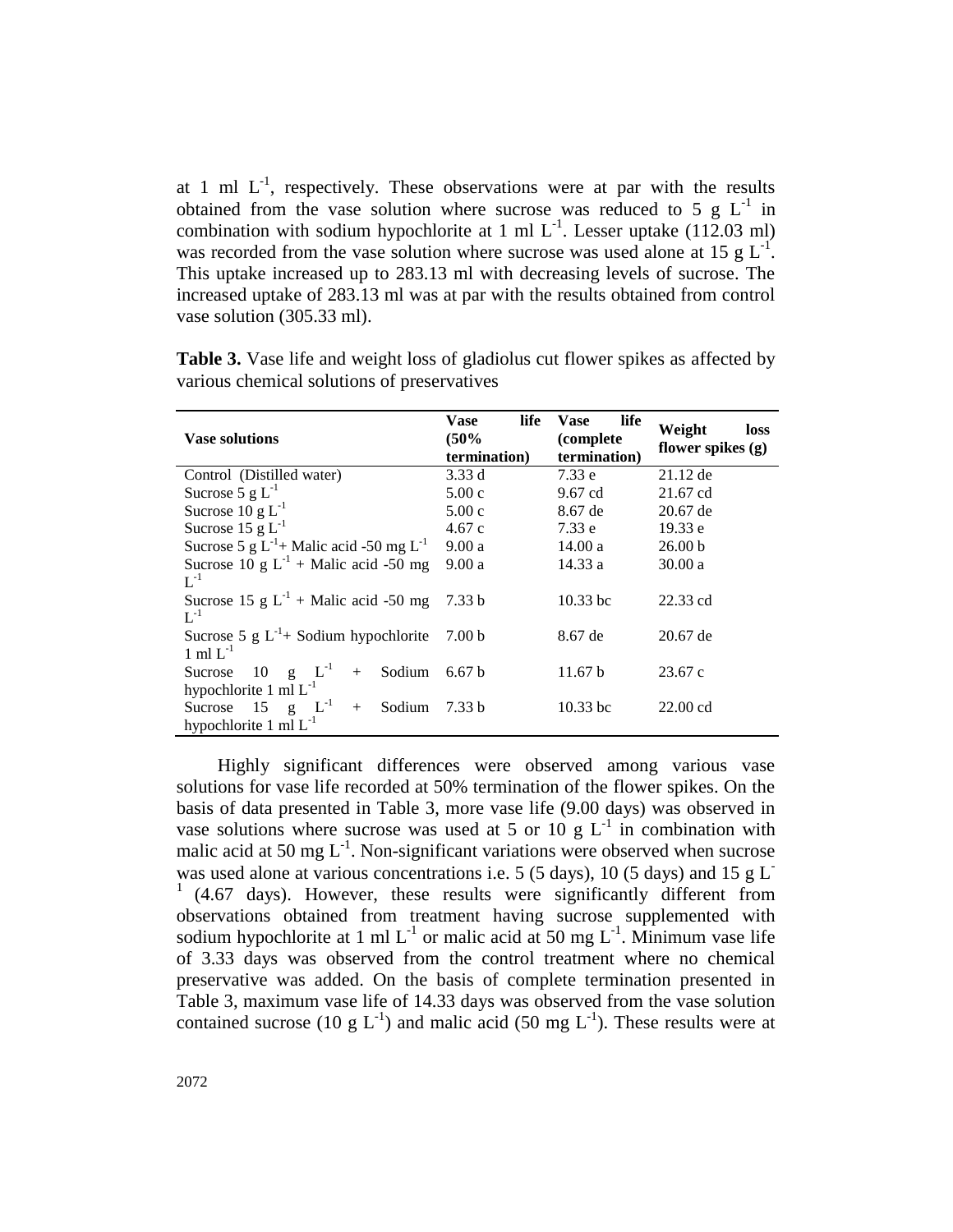par with the observations when sucrose was reduced from 10 to 5  $g L^{-1}$  and supplemented with same concentration of malic acid. Better result (11.67 days) was also obtained from the vase solution that had sucrose (10  $g L^{-1}$ ) with sodium hypochlorite  $(1 \text{ ml } L^{-1})$ . However, vase solutions viz. control and the solution contained sucrose at its maximum level of 15 g  $L^{-1}$  alone exhibited similar and minimum days (7.33).

Results further revealed that maximum weight loss per spike (30.00 g) was observed under the vase solution where sucrose was used at 10 g L<sup>-1</sup> supplemented with malic acid at 50 mg  $L^{-1}$ . In contrast, minimum weight loss (19.33 g) noted where sucrose was used alone at 15 g  $L^{-1}$ . These minimum observations were non-significantly different to control where no chemical preservative was added. However, minimum weight loss (19.33 g) increased up to 21.67 g with decreased level of sucrose  $(5 \text{ g L}^{-1})$ .

#### **Discussion**

Enhancement of vase life of cut flowers is an important area in the field of horticulture. Early senescence of fresh cut flowers is the big deal for the growers as most of the cut flowers are highly perishable due to high respiration rate and excessive weight loss (Khan *et al*., 2009). The rate of senescence in cut flowers is based on the acceptable amount of sugars and status of the carbohydrates (Chandran *et al*., 2006). Since gladiolus has many florets which open sequentially, extension of vase life of the flower can help the flower industry and also the end user (Khan *et al.*, 2009).

Results revealed that opening of the florets was not significantly influenced by various vase solutions contained different concentrations of various chemicals. Contradictory findings were reported by Mutui *et al*. (2001) and stated that cut flowers of Alstroemeria held in Accel at  $25$  or  $50$  mg  $L^{-1}$  BA equivalent consistently increased the number of days to full opening of primary florets. This variation in observations might be due to genotypic and chemical preservative differences.

2073 The percentage of fully opened florets was significantly improved by the vase solution having sucrose with malic acid. Singh *et al*. (2008) reported maximum number of open florets in the cut spikes placed in sucrose plus GA3. Singh and Sharma (2003) reported maximum number of fully opened florets from the gladiolus cut flower spikes when treated with sucrose in combination with 8-HQC. Murali (1990) reported 16-17 fully opened florets in case of flower spikes placed in the metallic salt solutions plus sucrose compared to 8.67 in the case of those held in distilled water. The enhanced number of open florets per spike might be due to sucrose and higher solution uptake. That's why higher petal sugar status and water balance in flowers is suggested to improve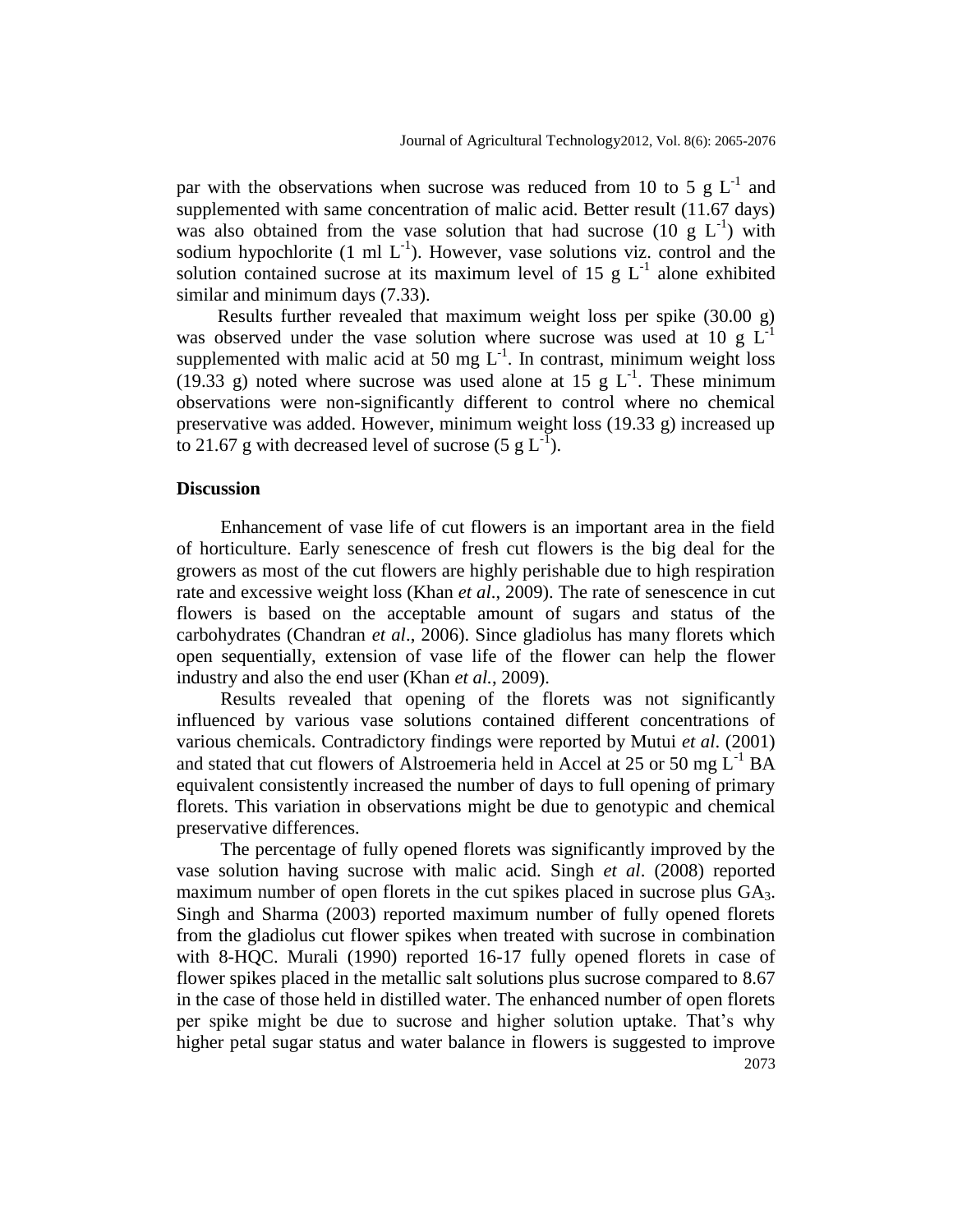bud opening (Halevy and Mayak, 1981). Similarly Han (2001) reported that bud opening improved in lilies due to sucrose with  $GA<sub>3</sub>$ . In contrast, Waithaka *et al*. (2001) reported that bud opening of gladiolus florets was accompanied by an increase in fresh weight, dry weight and carbohydrate concentration in the perianth.

In the present study more percentage of unopened florets was recorded from control treatment (distilled water) and these findings were in accordance with observations of Murali (1990) as reported more percentage of unopened florets from cut gladiolus flower spikes in control treatment (distilled water) as compared to the solution contained sucrose. Ezhilmathi *et al*. (2007) reported also more percentage of unopened florets of cut gladiolus flower spikes in water while only fifty % of florets remained unopened in 5-Sulfosalicylic acid. This more percentage of unopened florets in control solution might be due to the inability of the stems to absorb water due to the blockage of xylem vessels (Loub and Van Doorn, 2004; Hassan, 2005) and the less supply of carbohydrates to support respiration (Murali& Reddy 1993). However, the blockage of xylem vessels is caused due to air or microorganisms accumulation in vase solution (Hardenburg, 1968; Hassan, 2005). Higher floret wilting was recorded from the vase solution when sucrose was used at its maximum level with malic acid. Normally the vase solutions resulting in less wilting percentage of florets are considered good because these might result in longer vase life compared to those showing more wilting (Anjum, 2001).

The vase solution containing sucrose plus malic acid increased cumulative uptake of vase solution compared to the control and solution where sucrose was used alone resulting fifty % increase over control and over sucrose alone. Similar results were reported by Ezhilmathi *et al*. (2007) as they observed that vase solution containing 5-SSA significantly increased cumulative uptake of vase solution compared to the control resulting in 156% increase in vase solution uptake

The vase life of gladiolus is about 6-7 days under normal conditions (Reddy and Murali, 1994). Present results revealed that maximum vase life of 14.33 days was recorded in vase solution having sucrose with malic acid. Almost similar results were obtained by Tiwari*et al*. (2010) as reported different types of chemical preservatives. They reported maximum vase life of 14.66 and 14.00 days in cultivar Nova Lux and White Friendship, respectively in response to the solution contained sucrose  $(4%)$ , citric acid  $(200 \text{ ppm})$ , Tween-20  $(0.02\%)$  and AgNo<sub>3</sub> (200 ppm). Singh *et al.* (2008) observed more days with maximum vase life of 18.5 days in response to 50 g  $L^{-1}$  (18.5 days) plus GA<sub>3</sub> (50 mg L<sup>-1</sup>) in cultivar Peter pears. Ezhilmathiet al. (2007) obtained vase life of 11.27 days in gladiolus flower spikes in solution contained 5-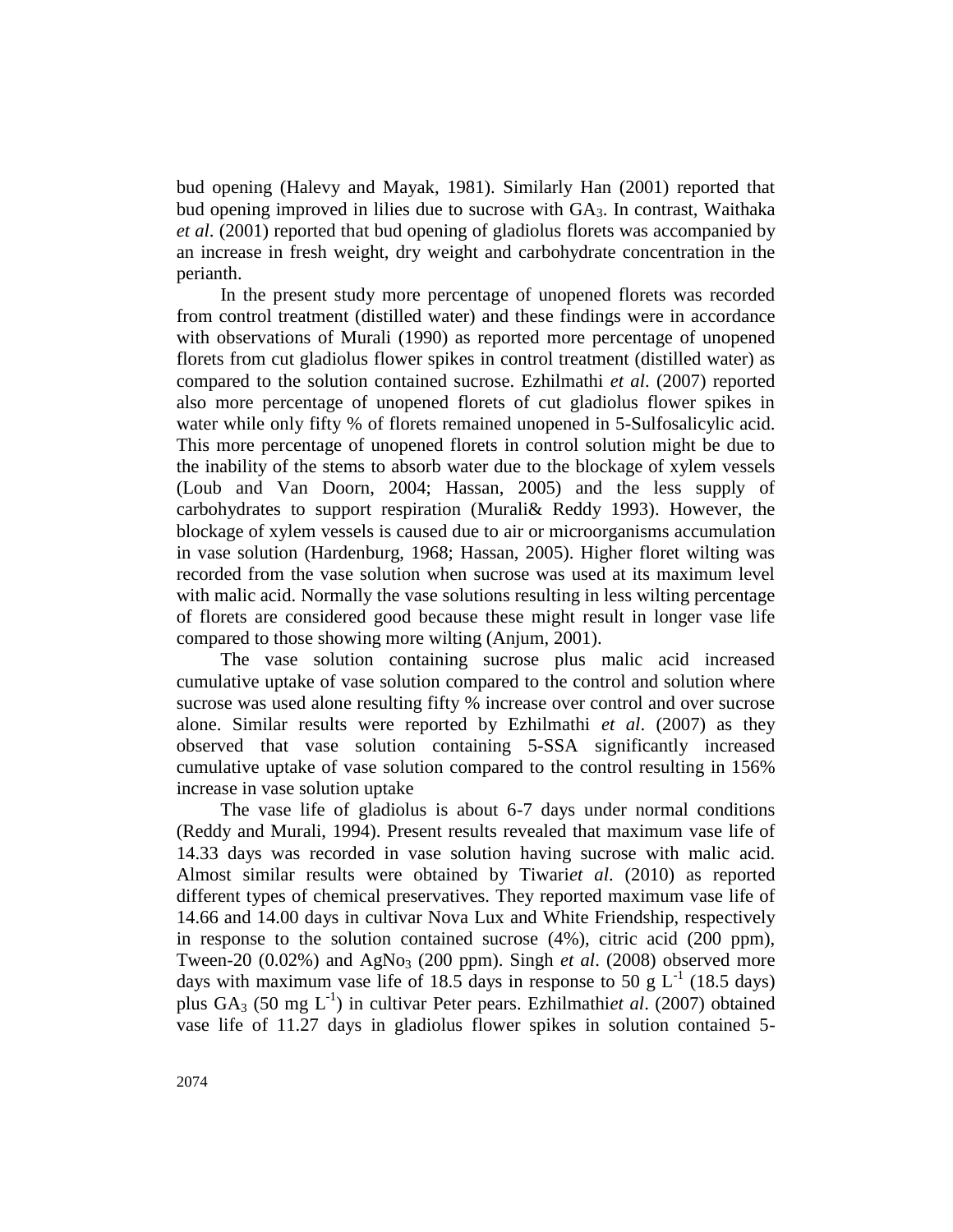sulfosalicylic acid (5 SSA) as compared to 8.3 days in control. In present study, almost similar results were obtained in control treatment. Khan *et al*. (2009) reported maximum vase life of 8.47 days from the solution contained sucrose at 3% and their results were in accordance with present findings (minimum vase life of 7.33 days was obtained in solution contained 15  $g L^{-1}$ ).

Ezhilmathi*et al*. (2007) reported more stability of petals in 5 sulfosalicylic acid 5 SSA as compared to control. Singh *et al*. (2008) reported maximum petal membrane stability index (80%) from cut spikes of gladiolus treated with 50 g L<sup>-1</sup> GA<sub>3</sub> + 50 mg L<sup>-1</sup> vase solution while the control was at lowest (67.2%). An increase in membrane permeability as indicated by either ion leakage or Malondialdehyde (a degradative product of lipid peroxidation) was found to be delayed or reduced by the use of sucrose and metals.

#### **Conclusion**

Gladiolus vase life could be successfully extended by collective use of sucrose and malic acid at 5 g and 50 mg  $L^{-1}$ , respectively.

#### **References**

- Anjum, M.A., Naveed, F., Shakeel, F. and Amin, S. (2001).Effect of some chemicals on keeping quality and vase life of tuberose (*Polianthus tuberose* L.) cut flowers.J. Res*.*  12(1):1-07.
- Chandran, S., Toh, C.L., Zuliana, R., Yip, Y.K., Nair, H. and Boyce, A.N. (2006). Effects of sugars and aminooxyacetic acid on the longevity of pollinated *Dendrobium*(Heang Beauty) flowers. J. Appl. Hort*.,* 8(2):117-120.
- Ezhilmathi, K., Singh, V.P. and Arora, A. (2007).Effect of 5-sulfosalicylic acid on antioxidant activity in relation to vase life of gladiolus cut flowers.Plant Growth Regul. 51: 98-108.
- Halevy, A.H. and Mayak, S. (1979). Senescence and postharvest physiology of cut flowers.Hort. Rev*.*, 1:204-236.
- Halevy, A.H. and Mayak, S. (1981). Senescence and postharvest physiology of cut flowers, Hort. Rev. 3:59-143.
- Han, S.S. (2001). Benzyladenine and gibberellins improve postharvest quality of cut Asiatic and Oriental lilies. Hort. Sci. 36(4):741–745
- Hardenburg, R.E. (1968). The commercial storage of fruits, vegetables and florist and nursery stock. In: Lutz, J. M. (Ed.), Agricultural Handbook No. 66. United State, Dept. Agric. Agric. Res. Service, pp. 130.
- Hassan, F. (2005). Improving the posthavest quality of rose cut flowers. Int. J. Hort. Sci*.* 8(3- 4):29-32.
- Islam, M.S. and Haque, F.M.E. (2011). Performance of gladiolus under protected cultivation in the rainy season. Bangladesh J. Agri. Res. 36(2):285-290.
- Khan, F.N., Yasmin, L., Nasrin, T.A.A., Hossain, M.J. and Golder, P.C. (2009). Effect of sucrose and pH on the vase life of gladiolus flower.SAARC. J. Agri*.,* 7(1):1-18.
- Loubaud, M. and Van Doorn, W.G. (2004). Wound-induced and bacteria induced xylem blockage in roses, Astible and Viburmum. Hort.. Sci. 32:281-288.